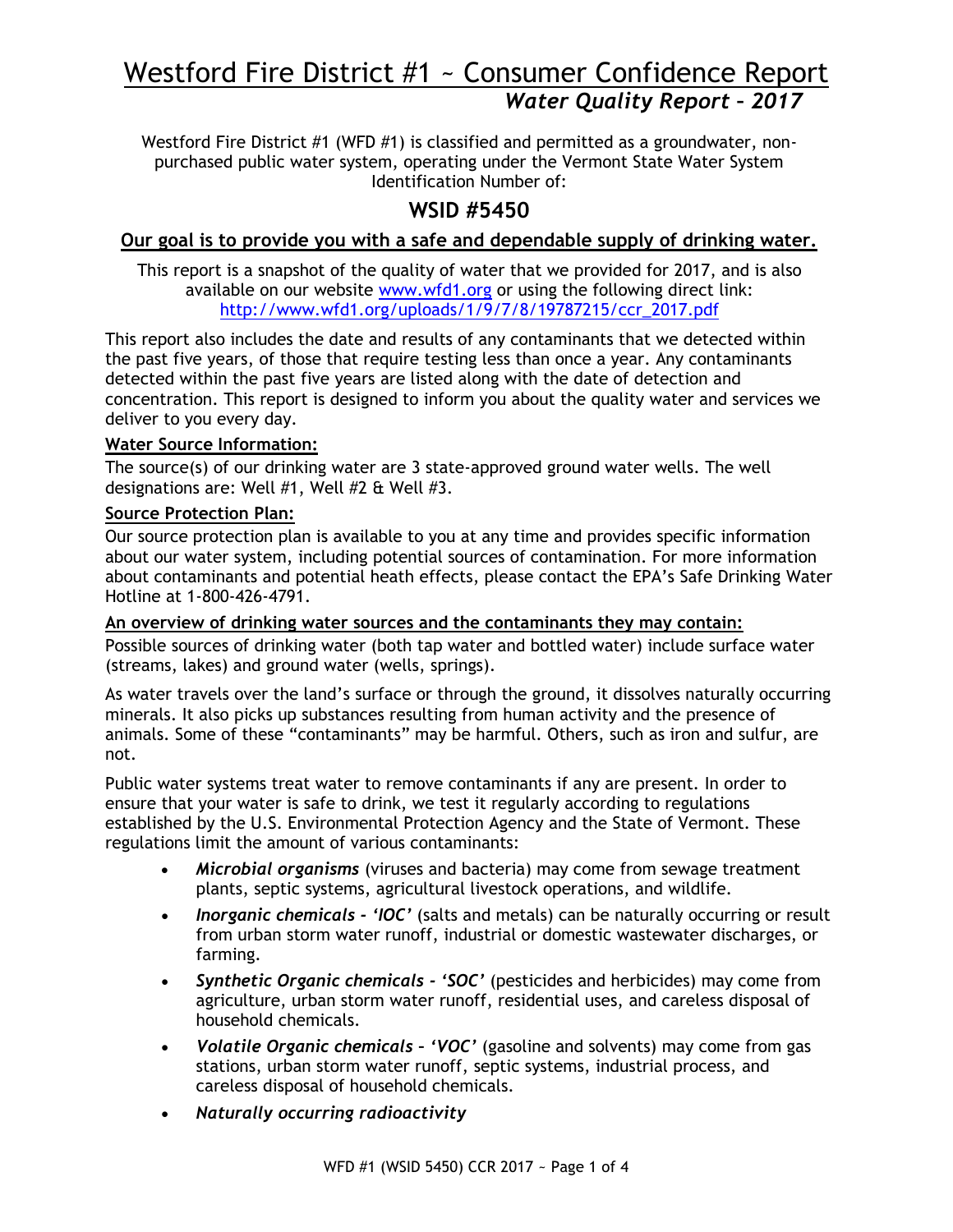# WATER QUALITY DATA

## **Terms and Abbreviations:**

In the following tables you may find terms you might not be familiar with. To help you better understand these terms we have provided the following definitions:

**Maximum Contamination Level Goal (MCLG):** The level of a contaminant in drinking water below which there is no known or expected risk to health. MCLG's allow for a margin of safety.

**Maximum Contamination Level (MCL):** The highest level of a contaminant that is allowed in drinking water. MCL's are set as close to the MCLG's as feasible using the best available treatment.

**Maximum Residual Disinfectant Level Goal (MRDLG):** The level of a drinking water disinfectant below which there is no known or expected risk to health. MRDLG's do not reflect the benefits of disinfectants in controlling microbial contaminants.

**Maximum Residual Disinfectant Level (MRDL):** The highest level of a disinfectant allowed in drinking water. Addition a disinfectant may help control microbial contaminants.

**Action Level:** The concentration of a contaminant, which, if exceeded, triggers treatment or other requirements, which a water system must follow.

**90th Percentile:** Ninety percent of the samples are below the action level. (Nine of ten sites sampled were at or below this level).

**Treatment Technique (TT):** A process aimed to reduce the level of a contaminant in drinking water.

Parts per million (ppm) or Milligrams per liter (mg/l): (one penny in ten thousand dollars)

Parts per billion (ppb) or Micrograms per liter (µg/l): (one penny in ten million dollars)

**Picocuries per liter (pCi/L):** a measure of radioactivity in water

**Nephelometric Turbidity Unit (NTU):** NTU is a measure of the clarity of water. Turbidity in excess of 5 NTU is just noticeable to an average person.

**Locational Running Annual Average (LRAA):** The average of sample analytical results for samples taken at a particular monitoring location during four consecutive calendar quarters.

**Running Annual Average (RAA):** Annual Level of Disinfection By-products (i.e. chlorination)

**N/A:** Not applicable

The table(s) below lists all the drinking water contaminants that were detected during the 2017 calendar year. It also includes the date and results of any contaminants that we detected within the past five years, of those which require testing less than once a year. The presence of these contaminants in the water does not necessarily show that our water poses a health risk.

## **Violation(s) that occurred during Calendar Year 2017**

| $\mathsf{Type}$      | Category | Analyte | <b>Compliance Period</b> |  |  |  |  |
|----------------------|----------|---------|--------------------------|--|--|--|--|
| <b>No Violations</b> |          |         |                          |  |  |  |  |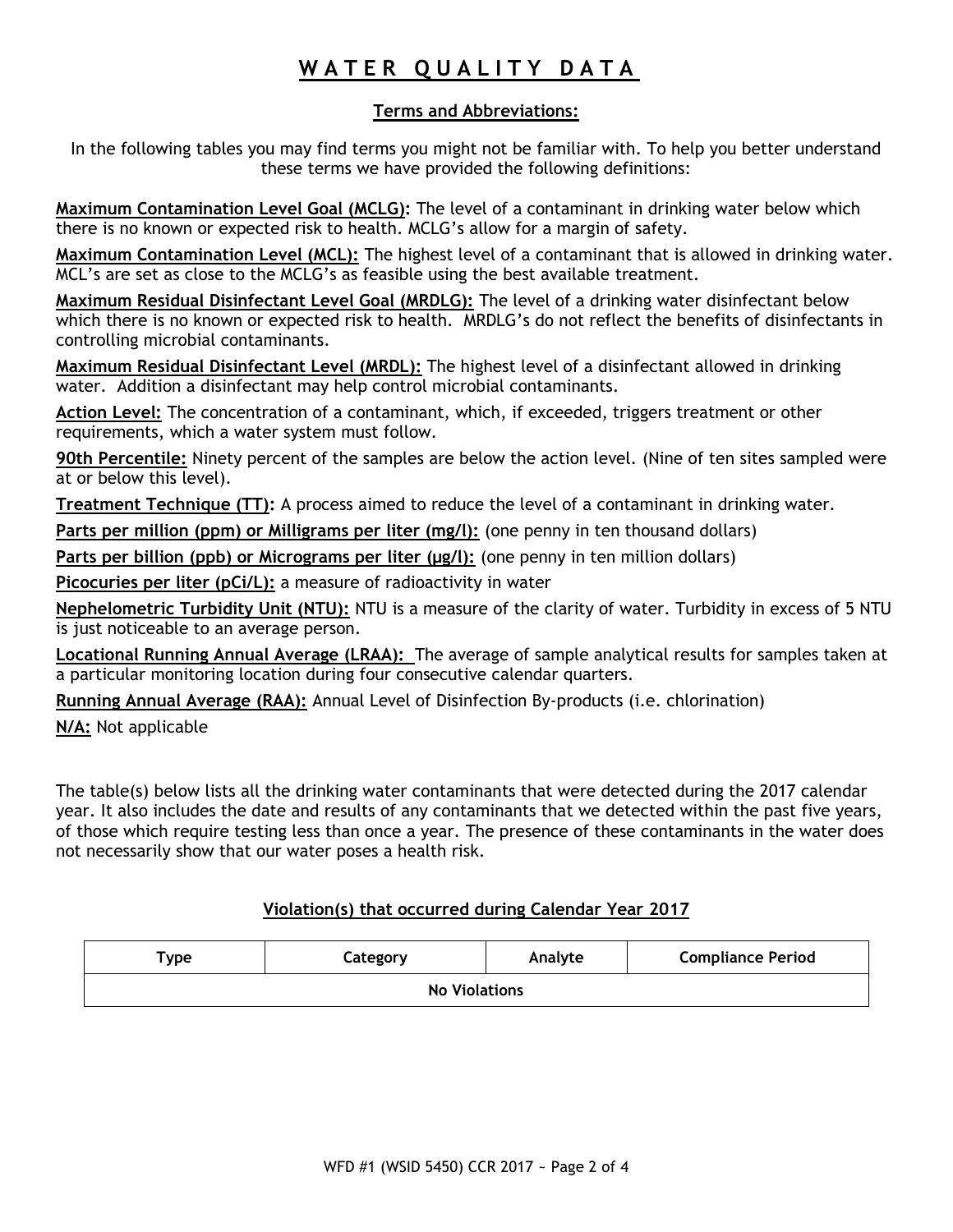# **WATER QUALITY DATA - Level of Detected Contaminants**

| Microbiological                               | <b>Result</b> | MCL | <b>MCLG</b> | <b>Typical Source</b> |  |  |  |  |
|-----------------------------------------------|---------------|-----|-------------|-----------------------|--|--|--|--|
| No Detected Results During Calendar Year 2017 |               |     |             |                       |  |  |  |  |

| Chemical<br><b>Contaminant</b> | <b>Collection</b><br>Date | <b>Highest</b><br>Value | Range       | Unit | <b>MCL</b> | MCLG | Likely source of detected contaminant                                                              |
|--------------------------------|---------------------------|-------------------------|-------------|------|------------|------|----------------------------------------------------------------------------------------------------|
| <b>Iron</b>                    | 09/27/2011                | .11                     | $.11 - .11$ | ppm  |            |      |                                                                                                    |
| Nitrate                        | 03/29/2017                | .074                    | .074- .074  | ppm  | 10         | 10   | Runoff from fertilizer use; leaching from<br>septic tanks, sewage; erosion of natural<br>deposits. |

| Radionuclides          | <b>Collection</b><br>Date | <b>Highest</b><br>Value | Range       | Unit  | <b>MCL</b> | <b>MCLG</b> | Likely source of detected<br>contaminant |
|------------------------|---------------------------|-------------------------|-------------|-------|------------|-------------|------------------------------------------|
| <b>Combined Radium</b> | 03/25/2014                | 0.809                   | 0.809-0.809 | pCi/L |            | 0           | Erosion of natural deposits              |
| Gross Alpha            | 03/29/2017                | 0.986                   | 0.986-0.986 | pCi/L | 15         | 0           | Erosion of natural deposits              |
| Radium - 226           | 03/25/2014                | 0.322                   | 0.322-0.322 | pCi/L |            | 0           | Erosion of natural deposits              |
| Radium - 228           | 03/25/2014                | 0.487                   | 0.487-0.487 | pCi/L |            | 0           | Erosion of natural deposits              |

| <b>Disinfection</b><br><b>Residual</b> | Monitoring<br>Period | <b>RAA</b> | Range           | Unit | <b>MRDL</b> | <b>MRDLG</b> | <b>Typical Source</b>                 |
|----------------------------------------|----------------------|------------|-----------------|------|-------------|--------------|---------------------------------------|
| Chlorine                               | 2017                 | 0.372      | $0.190 - 0.700$ | mg/l | 4.0         | 4.0          | Water additive to control<br>microbes |

| <b>Disinfection</b><br><b>By-Products</b> | <b>Monitoring</b><br>Period | ∟RAA | <b>RAA</b> | Range       | Unit | <b>MCL</b> | <b>MCLG</b> | Likely source of detected<br>contaminant     |
|-------------------------------------------|-----------------------------|------|------------|-------------|------|------------|-------------|----------------------------------------------|
| Total<br><b>Trihalomethanes</b>           | 2015                        |      | N/A        | $2.5 - 2.5$ | ppb  | 80         |             | By-product of drinking water<br>chlorination |

| Lead &<br>Copper | Monitoring<br>Period | 90 <sup>th</sup><br>Percentile | Range          | <b>Action</b><br>Level | No. of Sites<br><b>Exceeding</b><br><b>Action Level</b> | Likely source of detected<br>contaminant                                                                     |
|------------------|----------------------|--------------------------------|----------------|------------------------|---------------------------------------------------------|--------------------------------------------------------------------------------------------------------------|
| Copper           | 2014-2016            | 0.09                           | $0.044 - 0.09$ | 1.3                    | 0                                                       | Corrosion of household plumbing<br>systems; Erosion of natural deposits;<br>Leaching from wood preservatives |
| Lead             | 2014-2016            | 0                              | $0 - 0$        | 15                     |                                                         | Corrosion of household plumbing<br>systems; Erosion of natural deposits                                      |

#### **Health Information Regarding Lead:**

If present, elevated levels of lead can cause serious health problems, especially for pregnant women and young children. Lead in drinking water is primarily from materials and components associated with service lines and home plumbing. Westford Fire District #1 is responsible for providing high quality drinking water, but cannot control the variety of materials used in household plumbing components. When your water has been sitting for several hours, you can minimize the potential for lead exposure by flushing your tap for 30 seconds to 2 minutes before using water for drinking or cooking. If you are concerned about lead in your drinking water, you may wish to have your water tested. Information on lead in drinking water, testing methods, and steps you can take to minimize exposure is available from the Safe Drinking Water Hotline or at <http://www.epa.gov/safewater/lead>